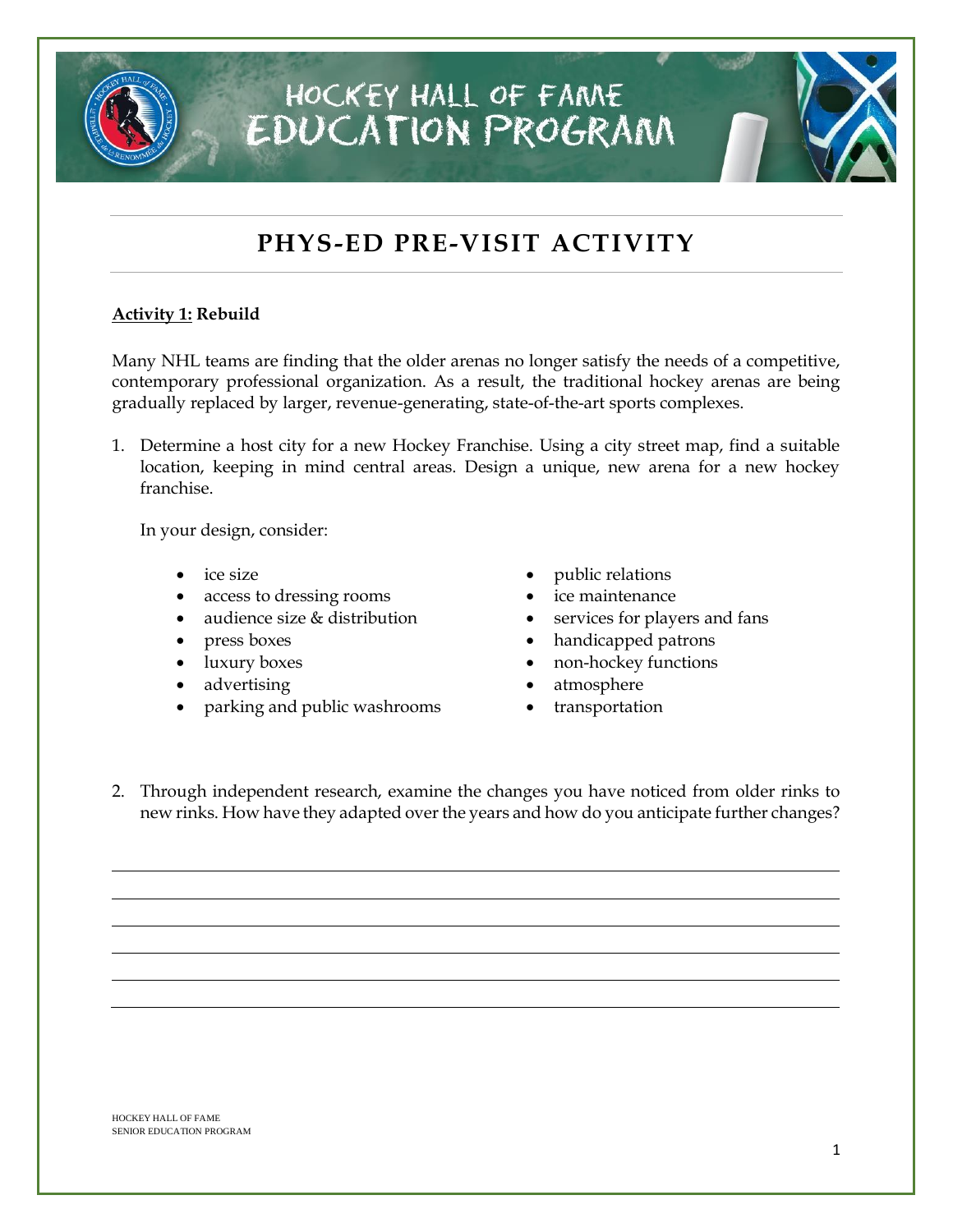

#### **PHYS-ED HALL-VISIT ACTIVITIES**

**Hint: To help you find the answers, use the guide map found at the back.**

- 1. Play all three levels of the **NHLPA Game Time** Shoot Out.
- a) What factors make each level increasingly difficult?

b) At what point do you begin to feel fatigued?

c) Using your knowledge of aerobic and anaerobic exercise, briefly describe what is happening to your muscles.

d) With a partner, alternating after every turn, play **NHLPA Game Time** Shut Out on the same level, at least three times each. Does your score improve the more you play?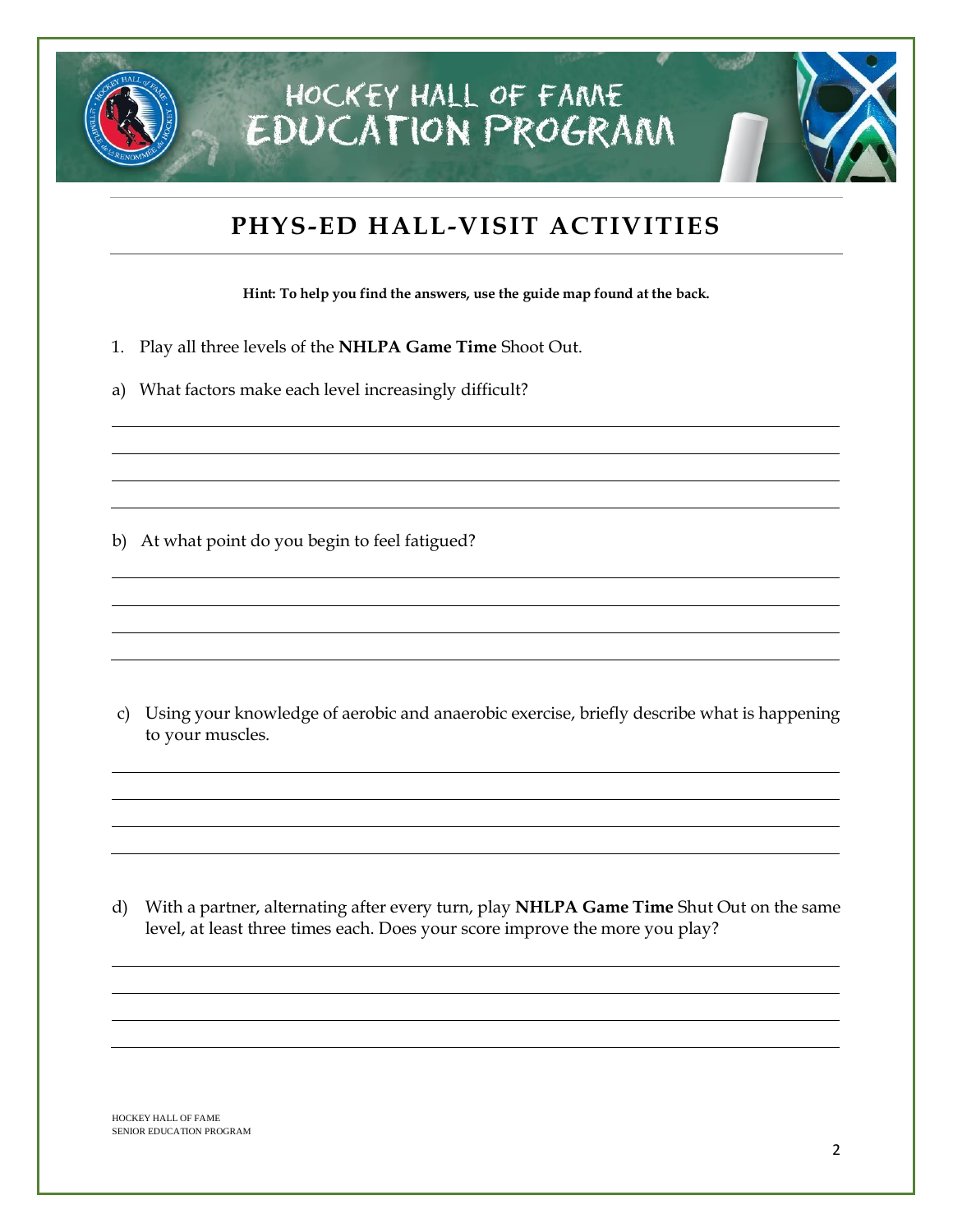

e) What stage proved to be the most difficult and why?

3. The length of a hockey player's career is influenced by a multitude of factors. Select an Honoured Member from both the A & B lists below and conduct a formal investigation into the length of their careers. The information can be obtained from their Honoured Member plaques or at various exhibit displays throughout the museum.

| A                    | В                   |
|----------------------|---------------------|
| Jean Beliveau        | Irvine "Ace" Bailey |
| Johnny Bower         | Mike Bossy          |
| Gordie Howe          | Doug Gilmour        |
| Ed Belfour           | Howie Morenz        |
| <b>Terry Sawchuk</b> | Bobby Orr           |
| Mats Sundin          | Mario Lemieux       |
| Lionel Conacher      | Dale Hawerchuk      |

(Hint: Your study should contain general career statistics, length of play, individual and team accomplishments.)

*(Continued…)*

HOCKEY HALL OF FAME SENIOR EDUCATION PROGRAM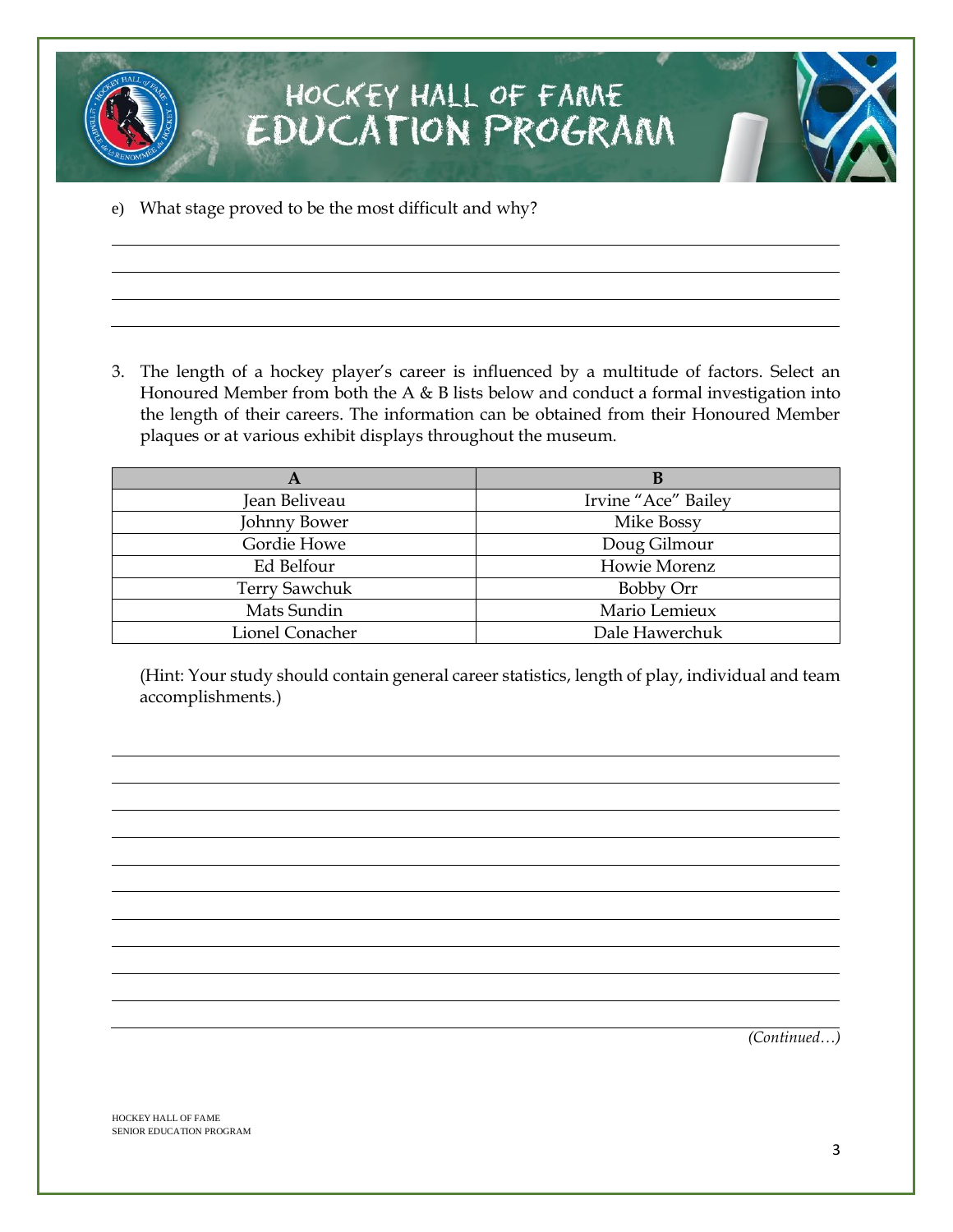# HOCKEY HALL OF FAME<br>EDUCATION PROGRAM

4. When did the chosen players above leave the game? Was it for personal reasons, or was it dictated by external forces and/or declining physical abilities?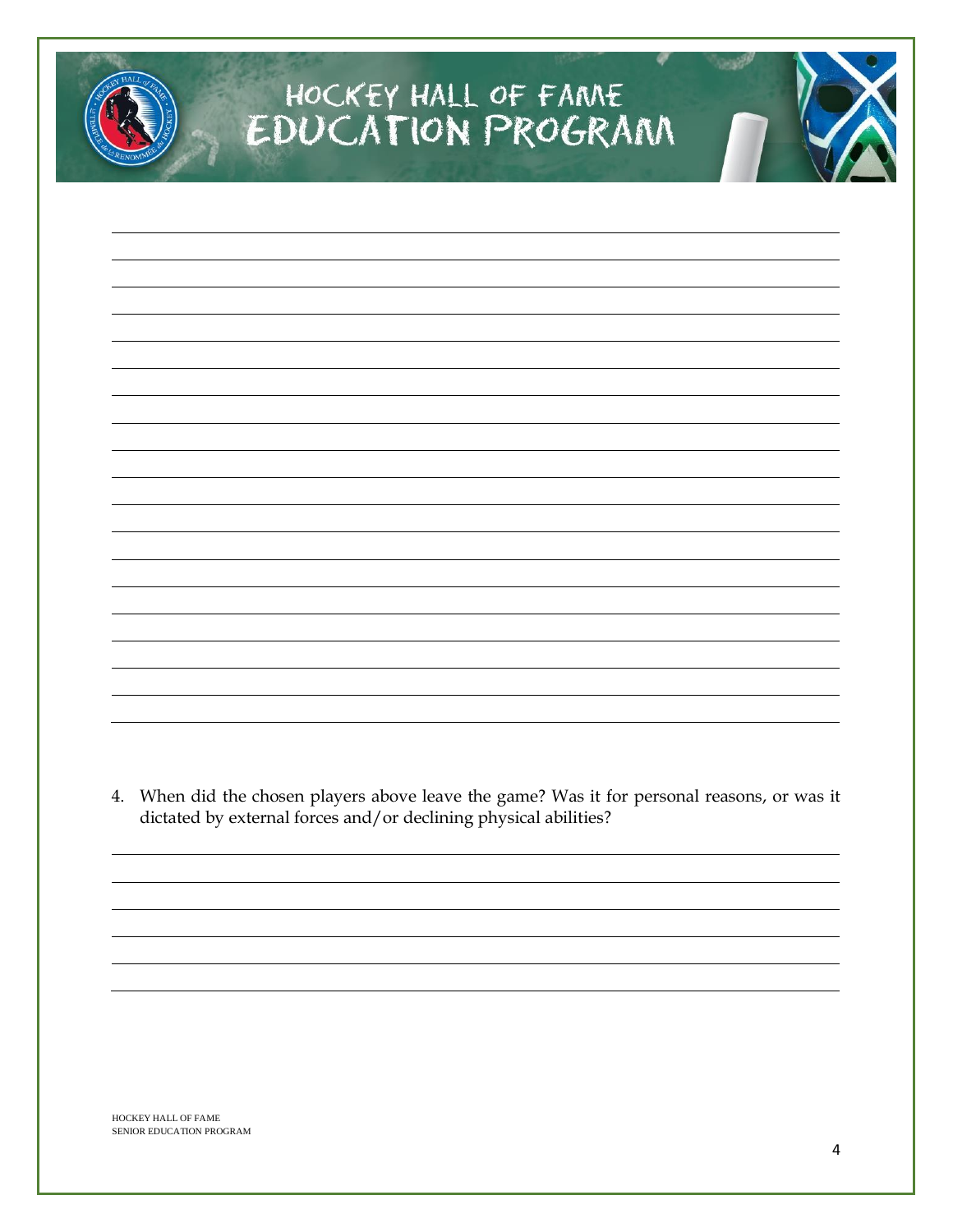

# HOCKEY HALL OF FAME<br>EDUCATION PROGRAM

5. If the player was forced to leave the game because of a career-ending injury, examine the player's career and recommend a series of activities or exercises that would help strengthen the weakened area that led to the decline.

HOCKEY HALL OF FAME SENIOR EDUCATION PROGRAM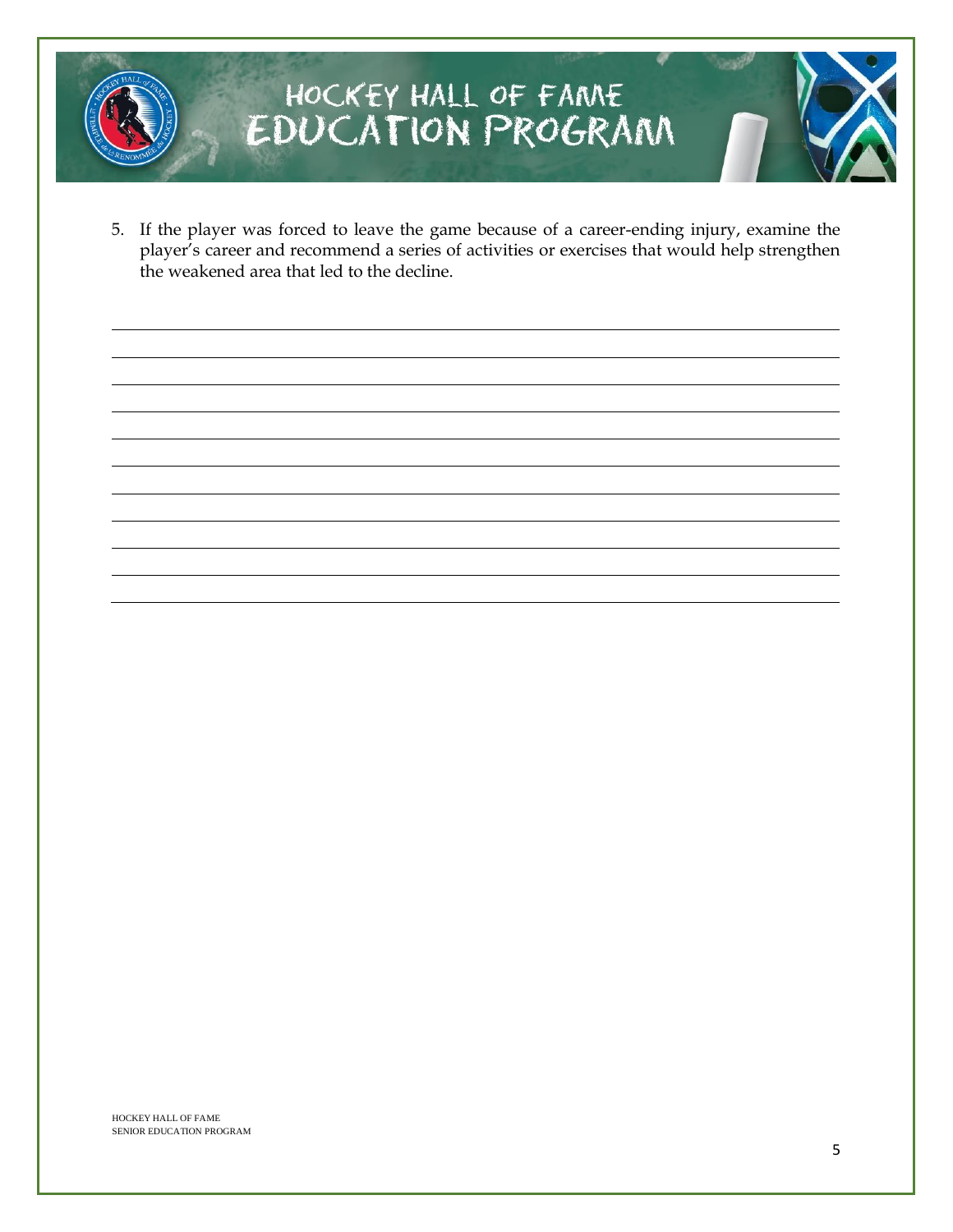# **PHYS-ED POST-VISIT ACTIVITIES**

HOCKEY HALL OF FAME

**EDUCATION PROGRAM** 

#### **Activity 1: Knowledge of Skills**

1. Think about the three main skills you would use in the sport of hockey. How does having the skills to participate in this sport and knowing how to apply phases of movement and biomechanical principles help build your confidence and encourage your participation?

- 2. There are many different levels of training, skills and physical abilities someone goes through from childhood until they are a senior. Design a series of warm-up and developmental exercises for each of the following age groups to ensure continued participation and injuryfree play. Use a separate sheet of paper for your answers.
	- Childhood
	- Youth
	- Adulthood
	- Senior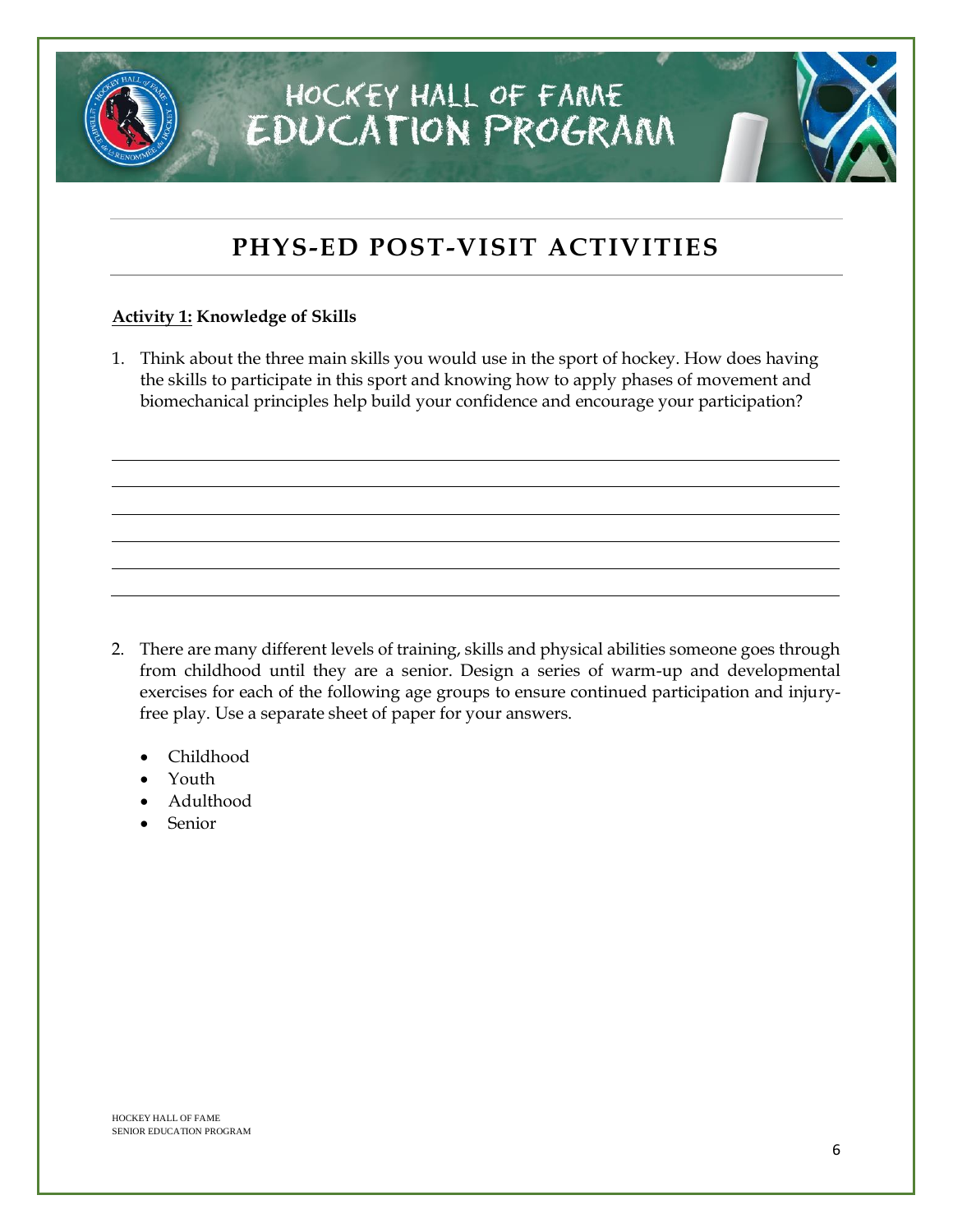

#### **Activity 2: Performance is Key**

1. List some training techniques that would improve a goalie's performance. How and why would these activities help a goaltender?

2. Sport specific training allows a hockey player to take the components of aerobic, anaerobic, flexibility, strength and agility training and create drills which are directly related to the sport of hockey. When properly formulated, this dry land training should be able to simulate actions found in hockey without the necessity of having an ice surface. In a complete activity such as skating, the legs, arms, trunk and head all contribute to the efficiency of the motion. This efficiency can be improved with a hockey-specific exercise that helps the athlete practice the natural movements within the activity.

Create and develop five dry land exercises where the athlete can simulate actions found in hockey. What tips would you give to the athlete regarding this type of training?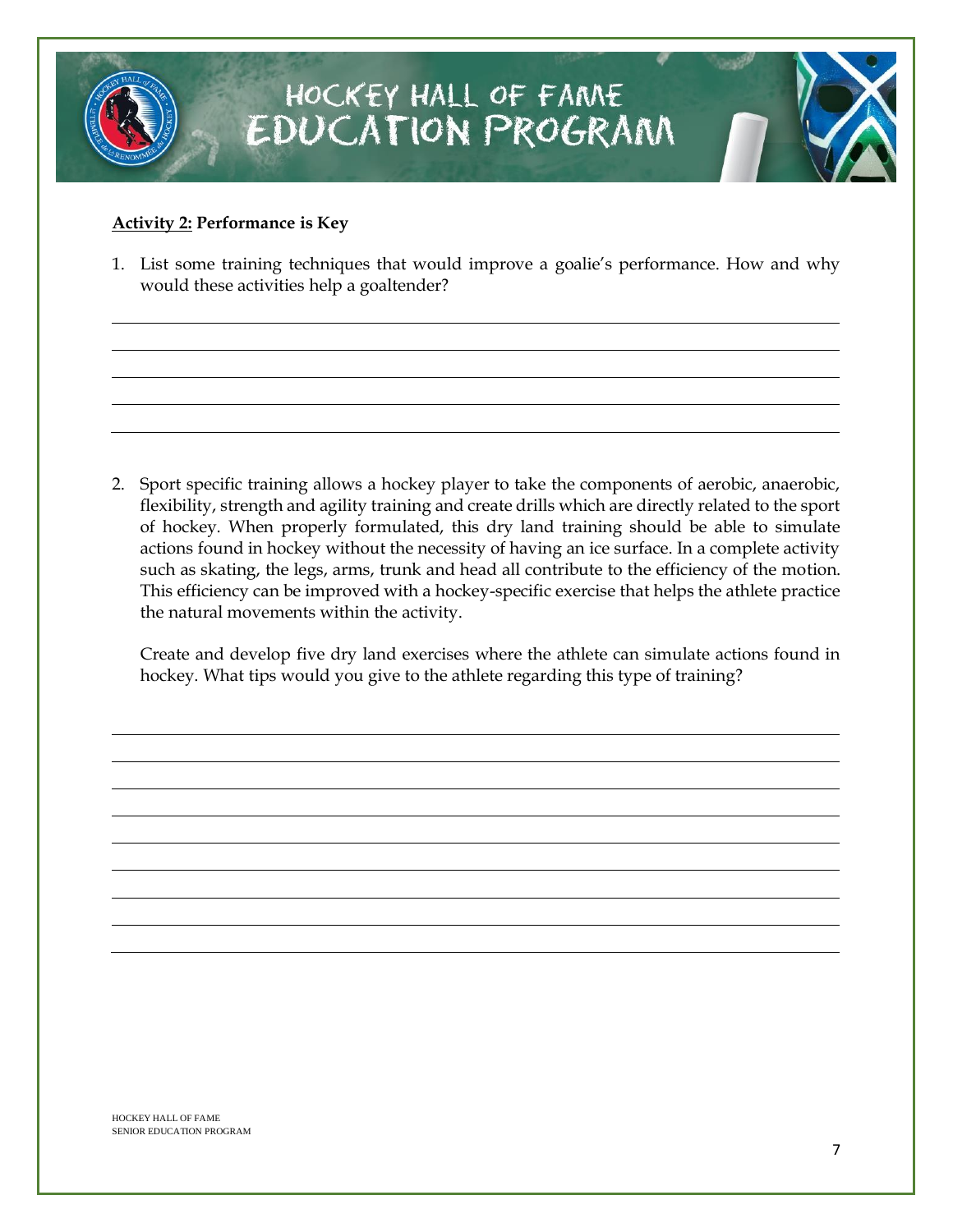

## HOCKEY HALL OF FAME EDUCATION PROGRAM

3. Hockey is a sport where anaerobic training is of great benefit. Hockey players can extend the length of time in which they can perform at such levels while playing close to their maximum heart rate. For example, players can condition themselves to keep on skating hard even though their legs are burning.

As a coach, how would your knowledge of each of these concepts help you better prepare your athletes?

4. Describe what pre-season, in-season and off-season training means to a hockey player. If you were a hockey coach, how would your training methods change throughout these three seasons?